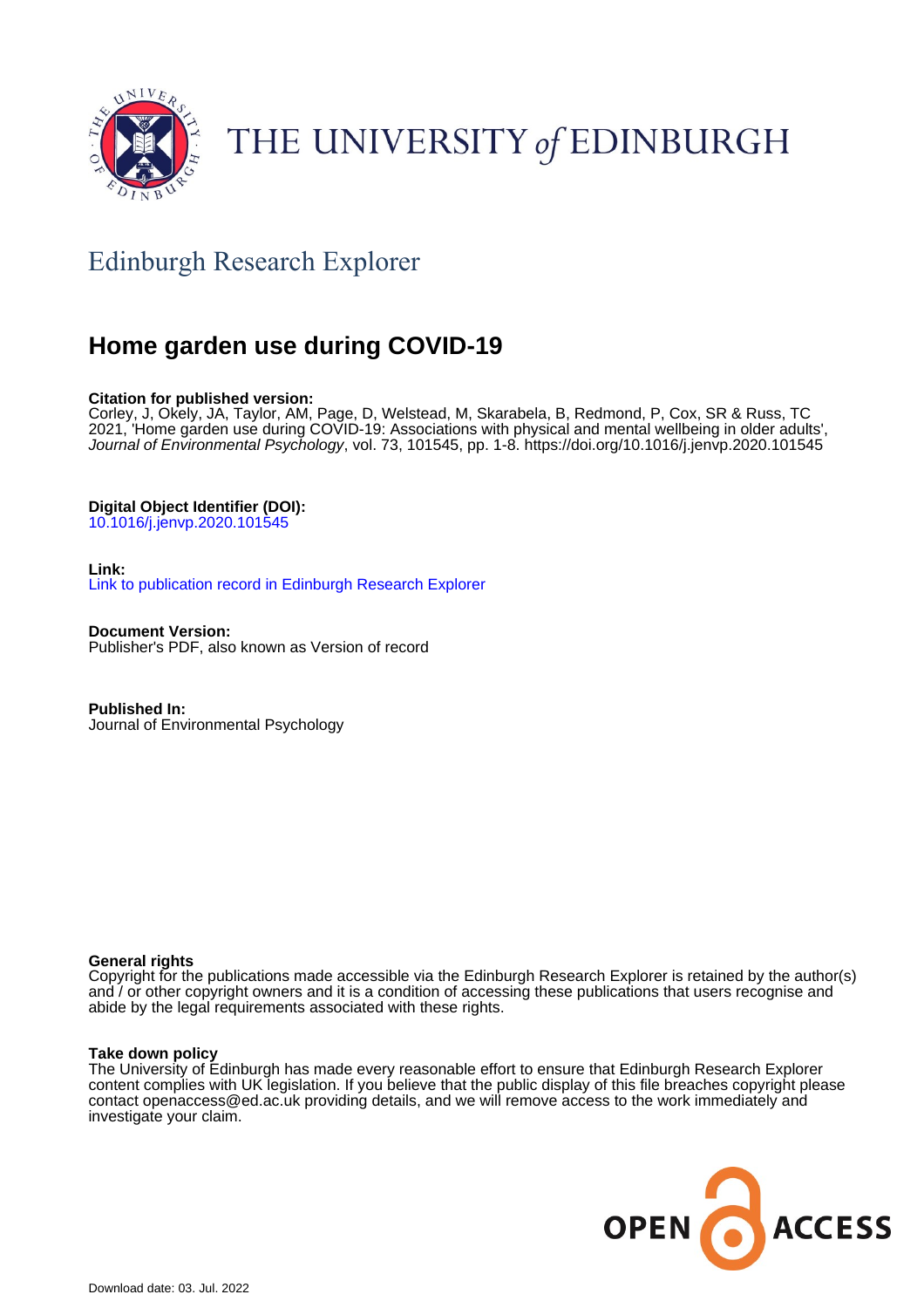

Contents lists available at [ScienceDirect](www.sciencedirect.com/science/journal/02724944)

## Journal of Environmental Psychology





## Home garden use during COVID-19: Associations with physical and mental wellbeing in older adults



Janie Corley <sup>a, \*</sup>, Judith A. Okely <sup>a</sup>, Adele M. Taylor <sup>a</sup>, Danielle Page <sup>a</sup>, Miles Welstead <sup>a, b</sup>, Barbora Skarabela<sup>a</sup>, Paul Redmond<sup>a</sup>, Simon R. Cox<sup>a</sup>, Tom C. Russ<sup>a, c, d</sup>

<sup>a</sup> *Lothian Birth Cohorts, Department of Psychology, University of Edinburgh, Edinburgh, UK* 

<sup>b</sup> *Edinburgh Dementia Prevention, University of Edinburgh, BioCube 1, Edinburgh, UK* 

<sup>c</sup> *Alzheimer Scotland Dementia Research Centre, 7 George Square, Edinburgh, UK* 

<sup>d</sup> *Division of Psychiatry, Centre for Clinical Brain Sciences, University of Edinburgh, UK* 

#### ARTICLE INFO

*Keywords:*  COVID-19 Garden Green space Wellbeing Health Older adults

#### ABSTRACT

The COVID-19 pandemic has affected many aspects of people's lives. Lockdown measures to reduce the spread of COVID-19 have been more stringent for those aged over 70, at highest risk for the disease. Here, we examine whether home garden usage is associated with self-reported mental and physical wellbeing in older adults, during COVID-19 lockdown in Scotland. This study analysed data from 171 individuals (mean age 84  $\pm$  0.5 years) from the Lothian Birth Cohort 1936 study who completed an online survey approximately two months after lockdown commenced (May/June, 2020), and reported having access to a home garden. The survey also included items on garden activities (gardening, relaxing), frequency of garden usage during lockdown, and measures of self-rated physical health, emotional and mental health, anxiety about COVID-19, and sleep quality. Ordinal regression models were adjusted for sex, living alone, education, occupational social class, anxiety and depressive symptoms, body mass index, and history of diabetes and cardiovascular disease. Neither gardening nor relaxing in the garden were associated with health outcomes. However, higher frequency of garden usage during lockdown was associated with better self-rated physical health (*P* = 0.005), emotional and mental health  $(P = 0.04)$ , sleep quality  $(P = 0.03)$ , and a composite health score  $(P = 0.001)$ , after adjusting for covariates. None of the garden measures were associated with perceived change in physical health, mental and emotional health, or sleep quality, from pre-lockdown levels. The results of the current study provide support for positive health benefits of spending time in a garden—though associations may be bidirectional—and suggest that domestic gardens could be a potential health resource during the COVID-19 pandemic.

#### **1. Introduction**

Access to green space, such as gardens, parks, forests, and fields, is associated with a range of health benefits [\(Twohig-Bennett](#page-7-0)  $\&$  Jones, [2018; Van den Berg et al., 2015\)](#page-7-0). Numerous studies have identified links between exposure to green spaces and with nature, and reduced stress, improved mood, increased life satisfaction, mental stimulation, and a reduced risk of mental health problems [\(Cohen-Cline, Turkheimer,](#page-7-0) & [Duncan, 2015; Houlden, Weich, Porto, de Albuquerque, Jarvis,](#page-7-0) & Rees, [2018; Milligan, Gatrell,](#page-7-0) & Bingley, 2004; [Pope et al., 2018; Van den Berg](#page-7-0)  [et al., 2016](#page-7-0)). Additional benefits of spending time in natural

environments include physical exercise and better physical health, improved sleep quality, and social interaction [\(Coombes, Jones,](#page-7-0) & [Hillsdon, 2010;](#page-7-0) [Maas, Van Dillen, Verheij,](#page-7-0) & Groenewegen, 2009; [Mytton, Townshend, Rutter,](#page-7-0) & Foster, 2012).

The COVID-19 pandemic has led governments around the world to implement lockdowns to contain and reduce COVID-19 transmission. Key policy measures, including social distancing and self-isolation, have had unintended detrimental impacts on many aspects of people's lives including psychological and physical wellbeing, and levels of physical activity ([Cellini, Canale, Mioni,](#page-7-0) & Costa, 2020; [Cheval et al., 2020](#page-7-0); [Galea, Merchant,](#page-7-0) & Lurie, 2020; [Pfefferbaum](#page-7-0) & North, 2020). Older

<https://doi.org/10.1016/j.jenvp.2020.101545>

Available online 11 December 2020 Received 6 August 2020; Received in revised form 19 November 2020; Accepted 8 December 2020

0272-4944/© 2020 The Author(s). Published by Elsevier Ltd. This is an open access article under the CC BY license [\(http://creativecommons.org/licenses/by/4.0/\)](http://creativecommons.org/licenses/by/4.0/).

<sup>\*</sup> Corresponding author. Lothian Birth Cohorts, Department of Psychology, University of Edinburgh, 7 George Square, Edinburgh, EH8 9JZ, Scotland, UK.

*E-mail addresses:* [Janie.Corley@ed.ac.uk](mailto:Janie.Corley@ed.ac.uk) (J. Corley), [Judith.Okely@ed.ac.uk](mailto:Judith.Okely@ed.ac.uk) (J.A. Okely), [Adele.Taylor@ed.ac.uk](mailto:Adele.Taylor@ed.ac.uk) (A.M. Taylor), [Danielle.Page@ed.ac.uk](mailto:Danielle.Page@ed.ac.uk)  (D. Page), [Miles.Welstead@ed.ac.uk](mailto:Miles.Welstead@ed.ac.uk) (M. Welstead), [B.Skarabela@ed.ac.uk](mailto:B.Skarabela@ed.ac.uk) (B. Skarabela), [Paul.Redmond@ed.ac.uk](mailto:Paul.Redmond@ed.ac.uk) (P. Redmond), [Simon.Cox@ed.ac.uk](mailto:Simon.Cox@ed.ac.uk)  (S.R. Cox), [T.C.Russ@ed.ac.uk](mailto:T.C.Russ@ed.ac.uk) (T.C. Russ).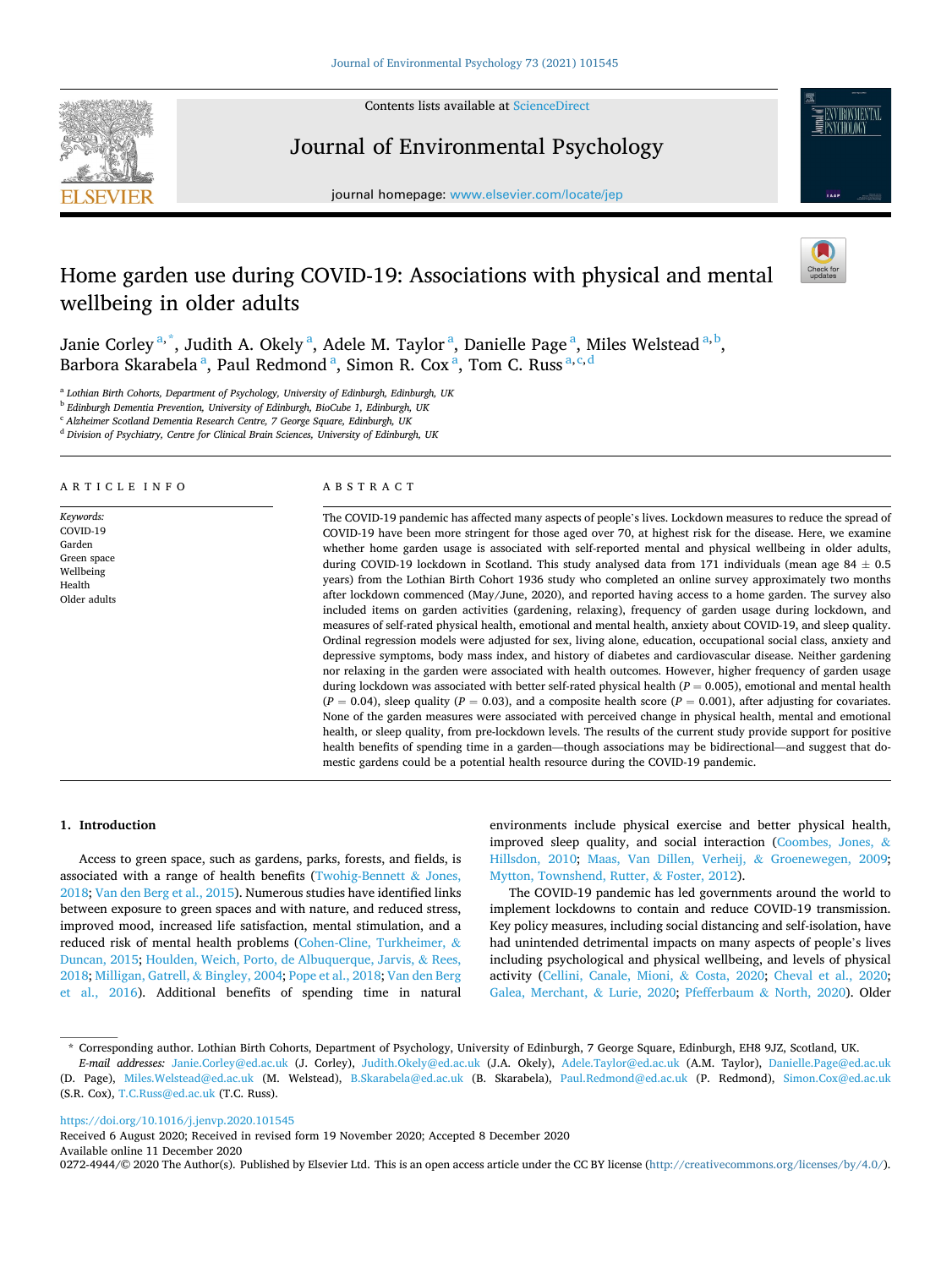adults, specifically those over the age of 70, carry the highest risk of morbidity and mortality from COVID-19 [\(WHO, 2019\)](#page-8-0), and global government recommendations for this age group have been to home quarantine for prolonged periods and avoid contact with others. As such, older people are likely to be particularly affected by current circumstances and restrictions, potentially experiencing lockdown and its consequences on mental and physical health, to a greater extent than others (Brooke & [Jackson, 2020;](#page-6-0) [Webb, 2020](#page-8-0)). Given that the social distancing measures to reduce the spread of COVID-19 have impeded the access of older people to public green spaces, domestic gardens have arguably become more important than ever in providing contact with the natural environment, as well as opportunities for physical exercise.

Domestic gardens are an important component of green infrastructure (Cameron et al., 2012) yet their specific contribution to wellbeing is rarely assessed relative to urban green space (Dennis & [James, 2017](#page-7-0)), with a couple of exceptions. Two recent population surveys in the UK indicate that having access to, and spending time in private gardens, is positively associated with enhanced wellbeing ([Brindley, Jorgensen,](#page-6-0)  $\&$ [Maheswaran, 2018](#page-6-0); [de Bell et al., 2020](#page-6-0)). Furthermore, previous research suggests that neighbourhood green space ([Van den Berg, Maas, Verheij,](#page-7-0)  & [Groenewegen, 2010;](#page-7-0) [Weeland, Laceulle, Nederhof, Overbeek,](#page-8-0) & [Reijneveld, 2019](#page-8-0)) and contact with nature [\(Marselle, Warber,](#page-7-0) & Irvine, [2019\)](#page-7-0) may 'buffer' the psychological and physiological impact of stressful life events. Among the older generation who have been subject to extended periods of home confinement, being able to use a garden could potentially alleviate some of the mental and physical harms of the COVID-19 crisis.

Access to nature and urban green space is increasingly being recognised as playing an important role in COVID-19 recovery plans (Ahmadpoor & [Shahab, 2020](#page-6-0); Ferrini & [Gori, 2020\)](#page-7-0). Yet, to date, there have been no studies investigating the impact of domestic gardens on psychosocial factors and physical health during the mandatory lockdown period. A recent editorial highlighted the growing need to become better informed about ways to understand and promote health and wellbeing during this time, especially among more vulnerable groups such as the elderly (Balanzá-Martínez, [Atienza-Carbonell, Kapczinski,](#page-6-0) & [De Boni, 2020](#page-6-0)). Observational studies which examine lifestyle factors during self-isolation have the potential to inform public health strategies of protective behaviours for the prevention of a new pandemic of psychiatric disorders (Vindegaard & [Benros, 2020\)](#page-8-0), or indeed, future phases of the COVID-19 pandemic.

Here, we address the research gap by examining whether home green space contributes to physical and mental wellbeing in older adults during the COVID-19 nationwide lockdown period in Scotland, in which those aged *>*70 years were strongly advised to remain at home and avoid social contact. Specifically, we hypothesise that having access to, and spending time in a domestic garden during the pandemic, is associated with greater physical and psychological health. To test these hypotheses, we used data from the longitudinal Lothian Birth Cohort 1936 study of ageing, a richly-phenotyped sample with a wealth of existing data on demographic, health and other factors, in combination with responses to an online survey during the COVID-19 pandemic.

#### **2. Materials and methods**

#### *2.1. Participants*

Participants were from the Lothian Birth Cohort 1936 (LBC1936) study, a community-dwelling sample of 1091 individuals, being studied in later life principally to ascertain the determinants of cognitive and brain ageing. All were born in 1936 and most are surviving participants of the Scottish Mental Survey of 1947 ([SCRE, 1949](#page-7-0)). At study entry (2004–2007), participants were aged  $\sim$  70 years. They have been subsequently assessed every 3 years at ages 73 (*n* = 866), 76 (*n* = 697), 79  $(n = 550)$ , and most recently (2017–2019) at 82  $(n = 431)$ . The next planned follow-up has been postponed due to the COVID-19 pandemic.

Participants have undergone repeated assessments for cognitive, medical, genetic, brain imaging (from age 73), and lifestyle and psychosocial assessment. Full details on the background, recruitment and data collection procedures are available ([Taylor, Pattie,](#page-7-0) & Deary, 2018). Ethical approval was obtained from Multi-Centre Research Ethics Committee for Scotland (MREC/01/0/56; Wave 1), the Lothian Research Ethics Committee (LREC/2003/2/29; Wave 1), and the Scotland A Research Ethics Committee (07/MRE00/58; Waves 2–5). The study was performed in accordance with the ethical standards of the Declaration of Helsinki [\(World Medical Association, 2013\)](#page-8-0).

Data were collected on a total of 190 respondents to an online survey administered during the COVID-19 lockdown period in Scotland, UK (which commenced on 23 March 2020), when participants were aged 84  $(\pm 0.5)$  years. Of the total respondents, 171 provided usable data on garden use and self-reported health, and form the sample for the current study. According to Scottish Government guidelines, those over the age of 70, were strongly advised to stay at home during lockdown ([Scottish](#page-7-0)  [Government, 2020](#page-7-0)). Restrictions were not eased for this age group until approximately 12 weeks later, on 18 June 2020.

#### *2.2. COVID-19 online survey*

Approximately two months after COVID-19 lockdown commenced in Scotland, all participants still registered with the LBC1936 study were invited to complete an online survey questionnaire. On May 27, 2020, letters were posted to all eligible participants ( $n = 454$ ) inviting them to complete an online survey developed for the purpose of collecting data on knowledge and attitudes towards the COVID-19 pandemic, and impact on lifestyle, emotional and psychological health during lockdown. The letter contained a link to the online questionnaire created used using the Qualtrics XM platform. The survey comprised 145 questions (multiple choice, single choice, numeric, and open ended) on demographic data, knowledge and experience of COVID-19, and physical-, psychological-, and psychosocial health. The survey included a Participant Information Sheet (which explained that participation in the survey was voluntary, and provided information on the purpose, risks, and benefits of taking part) and a consent form. The questionnaire took approximately 30–45 min to complete. All questions were optional; thus, the number of respondents to each question varied. The questionnaire was live between May 27 and June 8, 2020.

#### *2.2.1. Garden access, gardening, and garden usage*

The COVID-19 survey contained items about garden access, garden activities, and garden usage frequency compared with before lockdown, as follows: (a) *Do you have a garden (including access to a shared garden) or allotment?* (no, yes-garden, yes-allotment); (b) *If yes, what do you do in the garden/allotment?* (gardening yes/no, relaxing yes/no); (c) *Compared with before COVID-19 measures were introduced, how often do you currently use your garden/allotment?* (much more often now, slightly more often now, about the same now, slightly less now, much less now).

#### *2.2.2. Self-rated health measures*

Four self-rated health outcome variables (physical health; emotional and mental health; anxiety about COVID-19; sleep quality) were derived from questions in the COVID-19 survey:

**Physical health** was measured by a single question "*In general, since the COVID-19 measures were introduced (March 23, 2020), would you say your physical health was …"* Responses were on a 5–point scale (excellent, very good, good, fair, poor).

**Emotional and mental health** was measured by a single question "*In general, since the COVID-19 measures were introduced (March 23, 2020), would you say your emotional and mental health was …"* Responses were on a 5–point scale (excellent, very good, good, fair, poor).

**Anxiety about COVID-19** was measured by a single question "*In the last two weeks, how often have you felt nervous or stressed because of COVID-19?* Responses were on a 4–point scale (never, some of the time, most of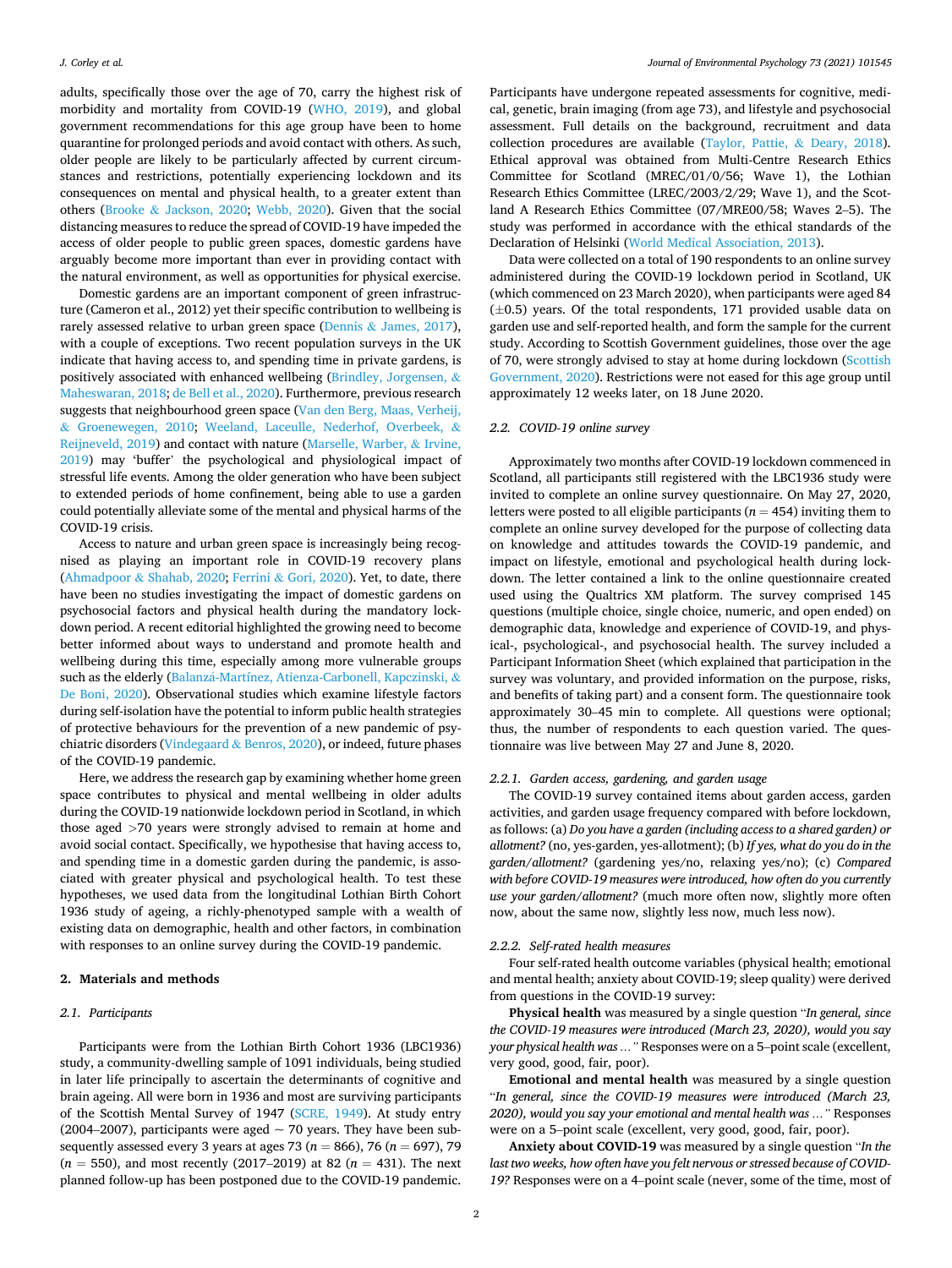#### *J. Corley et al.*

#### the time, all of the time).

**Sleep quality** was measured by a single question "*During the past month, how would you rate your sleep quality overall*?" taken from the Pittsburgh Sleep Quality Index ([Buysse et al., 1989](#page-7-0)). Responses were on a 4–point scale (very bad, fairly bad, fairly good, very good).

A **composite health score** was calculated using responses from each of the four health outcomes and summing the category scores to provide a summary measure of overall wellbeing. As all self-rated health outcomes were negatively coded, a lower score represented better health.

#### *2.2.3. Change in self-rated health measures*

Participants were also asked to retrospectively rate three of the above health outcomes, according to how they felt before the COVID-19 measures were in place, in order to assess change in perceived health following the pandemic:

**Physical health** (pre-lockdown) was measured by a single question "*In general, before the COVID-19 measures were introduced (March 23, 2020), would you say your physical health was …"* Responses were on a 5–point scale (excellent, very good, good, fair, poor). A perceived change score was calculated by subtracting the "before" from the "since" measure whereby a positive change in response category  $(+1 \text{ or } +2)$ represented a negative trend in health, 0 represented no change, and a negative change in response category  $(-1 \text{ or } -2)$  represented a positive trend in health (given that lower values indicated better health).

**Emotional and mental health** (pre-lockdown) was measured by a single question "*In general, before the COVID-19 measures were introduced (March 23, 2020), would you say your emotional and mental health was …"*  Responses were on a 5–point scale (excellent, very good, good, fair, poor). A perceived change score was calculated, as above.

**Sleep quality** change was measured using the single question "*Compared to before COVID-19 measures were introduced, is the quality of your sleep* …" Responses were on a 5–point scale (much better now, somewhat better now, about the same now, somewhat worse now, much worse now).

#### *2.3. Covariates*

We measured socio-demographic and health-related variables known to influence health outcomes. Living alone (yes/no) was measured at the time of the survey. Other socio-demographic variables were measured previously at study baseline (age 70), including education (years of formal full-time schooling), and occupational social class (coded as 1 (professional occupations) to 5 (manual occupations), using the highest obtained occupation) ([Registrar General, 1980](#page-7-0)). Health and medical variables were taken from the most recent study assessment (2017–2019) at age 82. Body mass index (BMI) was calculated using nurse-measured height and weight during the most recent assessment phase. Anxiety and depressive symptoms were measured using the Hospital Anxiety and Depression Scale subscales: the HADS-A and HADS-D (Zigmond & [Snaith, 1983\)](#page-8-0); scores range from 0 to 21, and a higher score indicates more symptoms. Self-reported history of diabetes and cardiovascular disease (CVD) were collected during a medical history interview and binary coded (yes/no).

#### *2.4. Statistical analyses*

We used analysis of variance (ANOVA) and Chi-square tests to investigate the differences in socio-demographic and health-related variables according to three garden variables: gardening (yes/no); relaxing in the garden (yes/no); and garden usage since lockdown (more/same/less).

Due to the low number of respondents in some of the self-rated health response categories, categories were combined where necessary. For the physical health and the emotional and mental health variables, the original 5–level response categories (excellent, very good, good, fair, poor) were changed to 3–level response categories

(1–excellent or very good, 2–good, 3–fair or poor). The sleep quality variable was changed from a 4–level response category (very good, fairly good, fairly bad, very bad) to a 3–level response category (1–very good, 2–fairly good, 3–fairly bad or very bad). The anxiety about COVID-19 variable was changed from a 3–level response category (never, some, most) to a 2–level response category (1–never, 2–some or most of the time). The composite health score was calculated by summing the four individual health scores. For the self-reported perceived change measures, the physical health and the emotional and mental health questions were recoded, as above, to a 3–level response (1–excellent or very good, 2–good, 3–fair or poor). The sleep quality change measure was recoded from the original 5–level response category (much better now, somewhat better now, about the same now, somewhat worse now, much worse now) to a 3–level response category (1–better, 2–about the same, 3–worse). The original and recoded variable data can be found in Supplementary Table 1.

To examine associations between predictor variables—gardening (yes/no), relaxing in the garden (yes/no), and frequency of garden usage (more/same/less)—and self-rated health outcomes, we used ordinal regression models. For each predictor variable, we built a separate model for each of the five health outcomes (physical health, emotional and mental health, anxiety about COVID-19, sleep quality, and a composite health score). Each model was adjusted for the following sociodemographic and health factors; sex; education; occupational social class; lives alone; anxiety and depressive symptoms; BMI; history of diabetes; history of CVD. The models were repeated for each of the three perceived change in self-rated health scores (physical health, emotional and mental health, and sleep quality). Unstandardised estimates, 95% confidence intervals (CI), and P-values refer to models adjusted for sociodemographic and health variables. Alpha was set at 0.05.

#### **3. Results**

#### *3.1. Sample description*

A total of 190 online survey questionnaires were completed during lockdown. No participants reported having a medically confirmed diagnosis of COVID-19, and four reported a suspected case based on symptoms. Two participants had missing garden data  $(n = 1)$  or health data  $(n = 1)$  and were excluded. Of the 188 respondents with valid data, 171 (91%) had access to a garden (own or shared), and no participants reported having an allotment. Given the low number of participants with no garden access (8%) versus with garden access, we excluded those participants from the analyses. The current sample had a mean age of 84 ( $sd = 0.5$ ) years and 53% were male.

We report the characteristics of the current study sample  $(n = 171)$ according to the three garden variables: gardening (yes/no); relaxing in the garden (yes/no); and garden usage (more/same/less) compared with pre-lockdown ([Table 1\)](#page-4-0). Of the 171 respondents with access to a garden, 70% ( $n = 119$ ) reported they used the garden for gardening activities and 30%  $(n = 52)$  were non-gardeners. Those who reported being a gardener were less likely to have a history of depressive symptoms (*P* = 0.015) or of CVD ( $P = 0.008$ ), but nominally more likely to have a higher BMI ( $P = 0.03$ ), than non-gardeners. There were no significant differences between gardeners and non-gardeners regarding gender, education, occupational social class, anxiety symptoms, living alone, or history of diabetes. Of the whole sample, 67% (*n* = 115) reported using a garden for relaxation and 33% ( $n = 56$ ) did not. There were no significant differences in characteristics between those who use a garden for relaxing and those who do not. Garden usage during lockdown was categorised into three groups (more, same, less): 50% (*n* = 86) reported using the garden more frequently compared with pre-lockdown, 42% (*n*   $=$  72) the same, and 8% ( $n = 13$ ) less often. Socio-demographic and health characteristics did not significantly differ across categories of garden usage.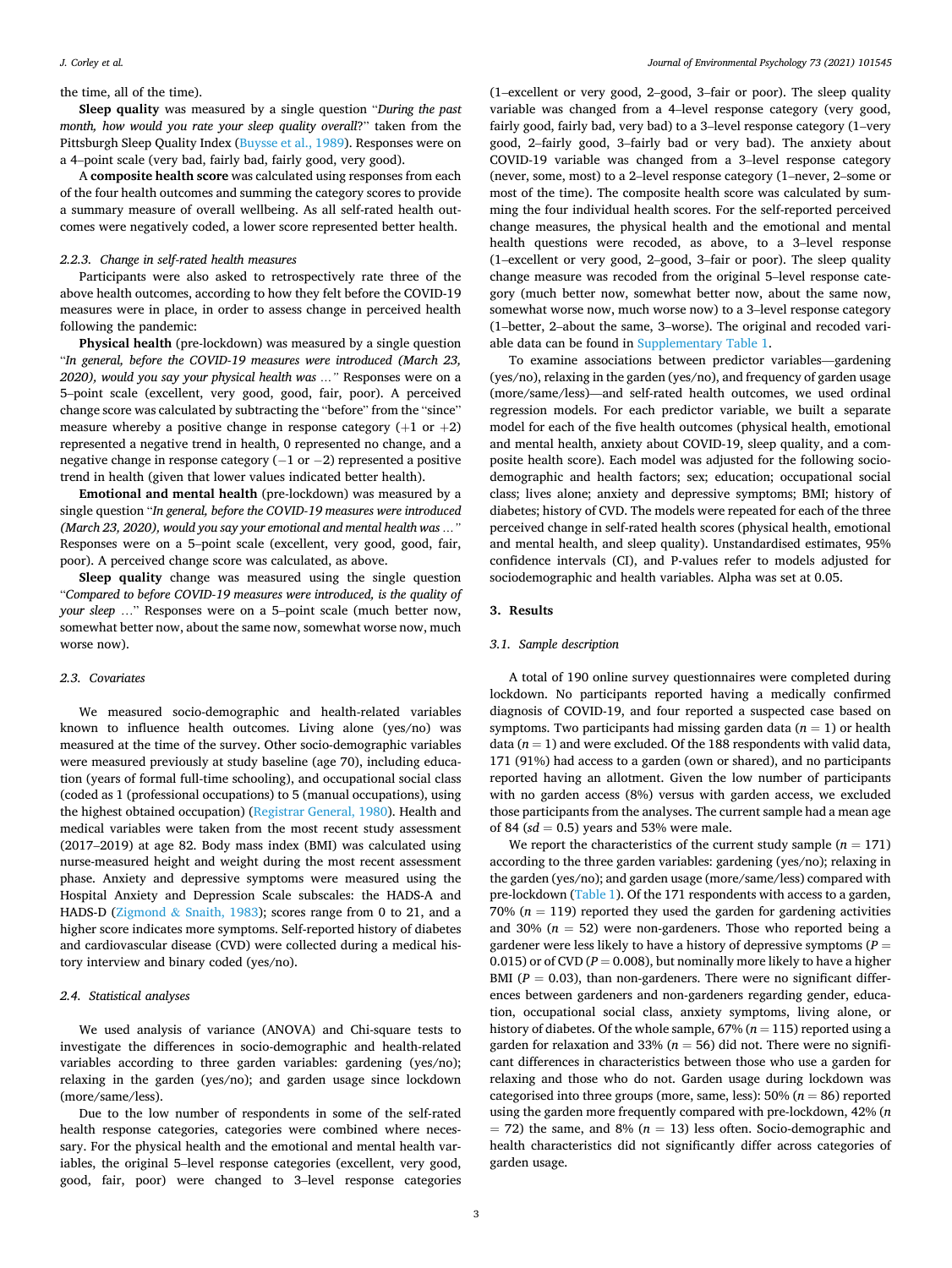<span id="page-4-0"></span>**Table 1** 

Characteristics of the LBC1936 study COVID-19 survey sample by garden usage measures.

| Variables     | Gardening, yes<br>$(n = 119)$ | Gardening, no<br>$(n = 52)$ |       | Relaxing, yes<br>$(n = 115)$ | Relaxing, no<br>$(n = 56)$ |      | Garden usage,<br>more $(n = 86)$ | Garden usage,<br>same $(n = 72)$ | Garden usage,<br>less $(n = 13)$ |      |
|---------------|-------------------------------|-----------------------------|-------|------------------------------|----------------------------|------|----------------------------------|----------------------------------|----------------------------------|------|
|               | $M \pm SD$                    | $M \pm SD$                  | P     | $M \pm SD$                   | $M \pm SD$                 | P    | $M \pm SD$                       | $M \pm SD$                       | $M \pm SD$                       | P    |
| Age           | $84.0 \pm 0.5$                | $84.0 \pm 0.5$              | 0.66  | $84.0 \pm 0.5$               | $84.0 \pm 0.5$             | 0.15 | $83.9 \pm 0.5$                   | $84.0 \pm 0.5$                   | $84.1 \pm 0.4$                   | 0.24 |
| Education     | $11.2 \pm 1.2$                | $11.3 \pm 1.1$              | 0.47  | $11.2 \pm 1.1$               | $11.2 \pm 1.2$             | 0.70 | $11.3 \pm 1.2$                   | $11.2 \pm 1.2$                   | $11.2 \pm 1.1$                   | 0.90 |
| Anxiety       | $3.9 \pm 3.0$                 | $3.7 \pm 3.0$               | 0.66  | $3.9 \pm 3.1$                | $3.6 \pm 2.9$              | 0.57 | $4.0 \pm 3.0$                    | $3.7 \pm 3.1$                    | $3.5 \pm 2.6$                    | 0.79 |
| Depression    | $2.5 \pm 1.9$                 | $3.5 \pm 2.8$               | 0.015 | $2.7 \pm 2.3$                | $3.0 \pm 2.2$              | 0.38 | $2.6 \pm 2.1$                    | $3.1 \pm 2.5$                    | $2.8 \pm 2.0$                    | 0.42 |
| BMI           | $27.2 \pm 3.4$                | $25.5 \pm 6.7$              | 0.03  | $26.9 \pm 5.1$               | $26.5 \pm 3.6$             | 0.62 | $27.0 \pm 3.7$                   | $26.4 \pm 5.7$                   | $26.5 \pm 4.6$                   | 0.70 |
|               | N(%)                          | N(%                         |       | N(%)                         | N(%                        |      | N(%)                             | N(%)                             | N(%)                             |      |
| Gender        |                               |                             | 0.91  |                              |                            | 0.09 |                                  |                                  |                                  | 0.10 |
| Male          | 63 (52.9)                     | 28 (53.8)                   |       | 56 (48.7)                    | 35(62.5)                   |      | 40 (46.5)                        | 46(63.0)                         | 6(46.2)                          |      |
| Female        | 56(47.1)                      | 24 (46.2)                   |       | 59 (51.3)                    | 21(37.5)                   |      | 46 (53.5)                        | 27 (37.0)                        | 7(53.8)                          |      |
| Live alone    |                               |                             | 0.53  |                              |                            | 0.26 |                                  |                                  |                                  | 0.55 |
| Yes           | 42(35.3)                      | 21(40.3)                    |       | 39 (33.9)                    | 24 (42.9)                  |      | 33 (38.4)                        | 28 (38.4)                        | 3(23.1)                          |      |
| No            | 77 (64.7)                     | 31(59.6)                    |       | 76 (66.1)                    | 32(57.1)                   |      | 53 (61.6)                        | 45(61.6)                         | 10(76.9)                         |      |
| Occupational  |                               |                             | 0.93  |                              |                            | 0.99 |                                  |                                  |                                  | 0.43 |
| Social class  |                               |                             |       |                              |                            |      |                                  |                                  |                                  |      |
| $1.0$ (prof)  | 39 (33.1)                     | 17(32.7)                    |       | 39 (33.1)                    | 17 (32.7)                  |      | 31 (36.0)                        | 20(27.8)                         | 5(38.5)                          |      |
| 2.0           | 49 (41.5)                     | 24 (46.2)                   |       | 48 (41.7)                    | 25(44.6)                   |      | 36 (41.9)                        | 32(44.4)                         | 6(46.2)                          |      |
| 3.0           | 17(14.4)                      | 5(9.6)                      |       | 15(13.0)                     | 7(12.5)                    |      | 10(11.6)                         | 12(16.7)                         | 0(0)                             |      |
| 3.5           | 11(9.3)                       | 5(9.6)                      |       | 11(9.3)                      | 5(9.6)                     |      | 7(8.1)                           | 8(11.1)                          | 1(7.7)                           |      |
| 4.0           | 2(1.7)                        | 1(1.9)                      |       | 2(1.7)                       | 1(1.9)                     |      | 2(2,3)                           | 0(0)                             | 1(7.7)                           |      |
| 5.0           | 0(0)                          | 0(0)                        |       | 0(0)                         | 0(0)                       |      | 0(0)                             | 0(0)                             | 0(0)                             |      |
| CVD, yes      | 40 (33.6)                     | 28 (53.8)                   | 0.008 | 41(35.7)                     | 27(48.2)                   | 0.17 | 29 (33.7)                        | 33(45.2)                         | 6(46.2)                          | 0.36 |
| Diabetes, yes | 12(10.1)                      | 5(9.6)                      | 0.95  | 10(8.7)                      | 7(12.5)                    | 0.39 | 6(7.0)                           | 9(12.3)                          | 2(15.4)                          | 0.33 |

BMI, body mass index; prof, professional; CVD, cardiovascular disease. *P*-values derived from ANOVA or Chi-square tests where appropriate.

#### *3.2. Correlations between self-reported health outcomes*

The health outcomes were correlated with one another (data not presented) with the exception of physical health and sleep quality. Physical health and emotional/mental health were correlated *r* = 0.45 (P *<* 0.001), emotional/mental health and sleep quality were correlated  $r = 0.21$  (P = 0.02), and emotional/mental health and anxiety about COVID-19 were correlated  $r = 0.33$  (P  $< 0.001$  ). The measures of change in physical and emotional/mental health were correlated *r* = 0.34 (P *<* 0.001), as were emotional/mental health change and sleep quality change  $r = 0.27$  (P = 0.003). Change in physical health and change in sleep quality were not correlated.

#### **Table 2**

Ordinal regression models<sup>a</sup> predicting self-rated health outcomes, using measures of home garden usage.

|                                          | Est     | 95% CI        | P     |
|------------------------------------------|---------|---------------|-------|
| Physical health                          |         |               |       |
| Gardening, yes/no                        | $-0.07$ | $-0.78, 0.64$ | 0.84  |
| Relaxing in garden, yes/no               | 0.27    | $-0.41, 0.95$ | 0.43  |
| Garden usage in lockdown, more/same/less | 0.74    | 0.23, 1.25    | 0.005 |
| Emotional & mental health                |         |               |       |
| Gardening, yes/no                        | 0.58    | $-0.24, 1.40$ | 0.16  |
| Relaxing in garden, yes/no               | 0.04    | $-0.72, 0.79$ | 0.93  |
| Garden usage in lockdown, more/same/less | 0.58    | 0.02, 1.13    | 0.04  |
| Sleep quality                            |         |               |       |
| Gardening, yes/no                        | $-0.34$ | $-1.01, 0.36$ | 0.34  |
| Relaxing in garden, yes/no               | $-0.22$ | $-0.89, 0.46$ | 0.53  |
| Garden usage in lockdown, more/same/less | 0.58    | 0.07, 1.09    | 0.03  |
| Anxiety about COVID-19                   |         |               |       |
| Gardening, yes/no                        | 0.64    | $-0.19, 1.45$ | 0.13  |
| Relaxing in garden, yes/no               | $-0.58$ | $-1.34, 0.18$ | 0.14  |
| Garden usage in lockdown, more/same/less | 0.19    | $-0.37, 0.75$ | 0.51  |
| Composite health score                   |         |               |       |
| Gardening, yes/no                        | 0.21    | $-0.43, 0.85$ | 0.52  |
| Relaxing in garden, yes/no               | $-0.21$ | $-0.82, 0.41$ | 0.50  |
| Garden usage in lockdown, more/same/less | 0.79    | 0.32, 1.25    | 0.001 |

<sup>a</sup>Adjusted for age, sex, lives alone, education, occupational social class, body mass index, HADS-Anxiety score, HADS-Depression score, CVD, diabetes. Boldtype represents significant associations, P *<* 0.05.

#### *3.3. Garden measures and self-rated health*

Table 2 shows the results of regression models to test the associations between garden measures and self-reported health outcomes, adjusted for sex, education, occupational social class, lives alone, anxiety symptoms, depressive symptoms, BMI, history of diabetes, and history of CVD. Firstly, gardening vs non-gardening groups did not differ significantly in any of the health outcomes. Secondly, using the garden for relaxation vs not using a garden for relaxation was not associated with differences in health outcomes. However, participants reporting higher garden usage, compared with pre-lockdown, experienced more positive health outcomes: adjusted models show that increased garden usage was associated with better self-reported physical health (0.74 [95% CI: 0.23–1.25] P = 0.005), emotional and mental health (0.58 [95% CI: 0.02–1.13] P = 0.04), and sleep quality (0.58 [95% CI: 0.07–1.09] P = 0.03). Frequency of garden usage was not associated with levels of anxiety (being nervous or stressed) about COVID-19 over the previous two weeks ( $P = 0.51$ ). A composite health score built using all four health outcomes was strongly associated with increased garden usage (0.79 [95% CI: 0.32–1.25]  $P = 0.001$ ) where a lower score indicates better health. Supplementary Tables 2–4 present the distribution of responses across each health measure according to category of garden predictor variable.

#### *3.4. Garden measures and change in self-rated health*

[Table 3](#page-5-0) presents the results of regression models to test the associations between garden measures and perceived change in self-reported health outcomes, from pre-to during lockdown. Models were adjusted for sex, education, occupational social class, lives alone, anxiety symptoms, depressive symptoms, BMI, history of diabetes, and history of CVD, as before. None of the gardens variables were associated with perceived change in physical health, emotional and mental health, or sleep quality, from pre-lockdown levels. Supplementary Tables 2–4 present the distribution of responses across each measure of change according to category of garden predictor variable.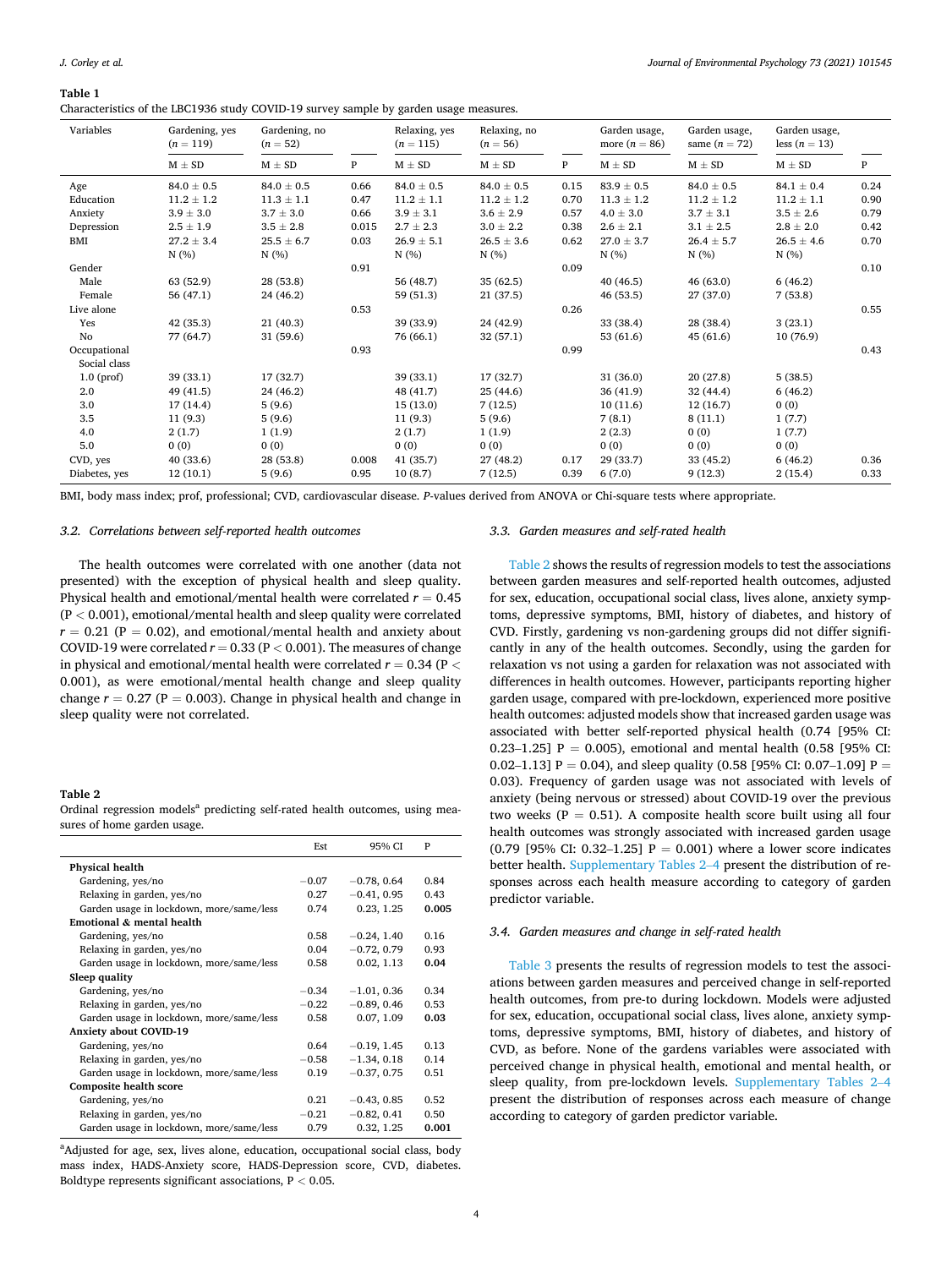#### <span id="page-5-0"></span>**Table 3**

Ordinal regression models<sup>a</sup> predicting change in self-rated health outcomes, using measures of home garden usage.

|                                                     | Est     | 95% CI        | P    |
|-----------------------------------------------------|---------|---------------|------|
| Change in physical health <sup>b</sup>              |         |               |      |
| Gardening, yes/no                                   | 0.20    | $-0.88, 1.09$ | 0.83 |
| Relaxing in garden, yes/no                          | 0.05    | $-0.87, 0.98$ | 0.91 |
| Garden usage in lockdown, more/same/less            | $-0.23$ | $-0.93, 0.48$ | 0.53 |
| Change in emotional $\&$ mental health <sup>b</sup> |         |               |      |
| Gardening, yes/no                                   | 0.45    | $-0.42, 1.32$ | 0.31 |
| Relaxing in garden, yes/no                          | 0.15    | $-0.76, 0.97$ | 0.71 |
| Garden usage in lockdown, more/same/less            | 0.07    | $-0.53, 0.66$ | 0.83 |
| Perceived change in sleep quality <sup>c</sup>      |         |               |      |
| Gardening, yes/no                                   | 0.08    | $-1.07, 1.16$ | 0.94 |
| Relaxing in garden, yes/no                          | $-0.13$ | $-1.16, 0.90$ | 0.80 |
| Garden usage in lockdown, more/same/less            | $-0.03$ | $-0.83, 0.76$ | 0.94 |

<sup>a</sup>Adjusted for age, sex, lives alone, education, occupational social class, body mass index, HADS-Anxiety score, HADS-Depression score, CVD, diabetes. b <sup>b</sup>Change scores for physical health and emotional health were calculated as the difference between before and after COVID-19 responses. Change in sleep quality was derived from responses to the item about perceived change in sleep quality since lockdown started. Boldtype represents significant associations, P *<* 0.05.

#### **4. Discussion**

In the present study, we have shown that older adults in Scotland spending more time in the garden during COVID-19 lockdown, compared with pre-lockdown, reported significantly better physical health, emotional and mental wellbeing, and sleep quality, after adjusting for a range of socio-demographic and health-related variables. The strongest associations were observed for self-rated physical health and a composite measure of health. The results suggest that the 'nature' of garden activity (i.e. whether gardening or relaxing) may not be as important to wellbeing during the pandemic as the amount of time spent in the garden. To our knowledge, we provide the first empirical evidence of a link between home garden use and greater wellbeing during the COVID-19 pandemic. In these unprecedented times of uncertainty and stress, domestic gardens may provide an outlet for mental activity as well as boosting physical health, especially for older people under extended home quarantine.

The current study provides further support for the notion that access to private outdoor green space has benefits for health and wellbeing ([Brindley et al., 2018;](#page-6-0) [de Bell et al., 2020](#page-6-0)) and extends the previous literature by identifying associations in an exclusively elderly cohort. Our results are consistent with those of de Bell et al., who reported higher evaluative wellbeing in those with access to private outdoor space in a population-representative sample of 7814 English adults, aged 16–65+, from the Monitor of Engagement with the Natural Environment (MENE) survey [\(de Bell et al., 2020\)](#page-6-0). Subjective wellbeing is an important outcome in its own right; importantly, it has also been consistently shown to be an independent predictor of health and longevity (Diener & [Chan, 2011](#page-7-0)), particularly for older adults ([Wiest,](#page-8-0)  [Schüz, Webster,](#page-8-0) & Wurm, 2011). A further study, using UK census data, identified a link between garden size and population health; people with larger gardens had better self-reported general health ([Brindley et al.,](#page-6-0)  [2018\)](#page-6-0). Though the present study did not assess garden size, there were no sociodemographic differences between garden usage groups. As such, spending time in the garden may contribute to reducing health inequality within populations through the provision of equal opportunities to interact with green space and nature (Dennis & [James, 2017](#page-7-0)). Below we discuss several potential pathways through which home gardens could improve respondents' health.

First, spending time in a garden involves some degree of physical activity, which promotes physical strength, fitness and flexibility, as well as offering additional psychological health benefits [\(Wang](#page-8-0) & [MacMillan, 2013\)](#page-8-0). Regular physical exercise contributes to healthy

ageing [\(McPhee et al., 2016](#page-7-0)) and reduces the risk of a range of chronic diseases [\(Leskinen et al., 2018](#page-7-0)). Here, we observed an association of better self-reported physical health with more garden use. Despite this, we did not find any significant differences in rates of CVD, diabetes or BMI, according to time spent in the garden. One reason could be that we measured current garden usage compared with before the COVID-19 pandemic hit, rather than total time spent in the garden. Therefore, we were unable to account for level of habitual garden usage, which is likely to be associated with general health. As a result of COVID-19 lockdown measures, opportunities for older adults to exercise have been greatly impacted ([Cellini et al., 2020](#page-7-0)). Gentle exercise is essential for older people to maintain adequate physiological function and health status during quarantine (Jiménez-Pavón, [Carbonell-Baeza,](#page-7-0) & Lavie, [2020\)](#page-7-0). A domestic garden represents a potentially important resource for maintaining basic physical activity at home.

Second, domestic gardens, along with other types of publicly accessible urban greenspace, provide people with an opportunity to interact directly with nature. Exposure to nature benefits psychological health, wellbeing, and quality of life (Cox & Gaston, 2016; Dean et al., [2018; Maller, Townsend, Pryor, Brown,](#page-7-0) & St Leger, 2006; [White et al.,](#page-8-0)  [2019\)](#page-8-0) through mechanistic pathways established by classic early research, namely attention restoration theory [\(Kaplan, 2001](#page-7-0)) and stress reduction (via emotion regulation) theory [\(Ulrich et al, 1991](#page-7-0)). One recent study reported that 73% of individuals have experienced low mood during the pandemic, and the incidence of anxiety and insomnia is high [\(Brooks et al., 2020](#page-6-0)). We observed a positive link between an increase in time spent in the garden during lockdown and sleep quality in our sample, a finding supported by studies which have concluded that the natural environment is a critical factor for sleep quality and quantity in adults [\(Grigsby-Toussaint et al., 2015](#page-7-0); [Shin, Parab, An,](#page-7-0) & [Grigsby-Touissant, 2020](#page-7-0)) and older people specifically (*>*60 years) [\(Sia](#page-7-0)  [et al., 2020](#page-7-0)). In contrast, we found no association between garden use and reduced anxiety about COVID-19. However, only 2% of participants reported feeling anxious about COVID-19 most of the time, and 35%, some of the time. That the majority of our sample (64%) reported 'never' feeling anxious about COVID-19 across the preceding two-week period, could be considered a positive finding here, and suggests that older people may be more resilient to worrying about the effects of the pandemic. Whether a similar association is found in the general population, remains unclear at present.

Third, domestic gardens provide regular access to sunshine and fresh air which bring indirect benefits on health, including aiding sleeping and eating patterns (Düzgün & [Durmaz Akyol, 2017](#page-7-0); [Park, Shoemaker,](#page-7-0)  & [Haub, 2009](#page-7-0)). Exposure to sunlight is associated with increased vitamin D, a deficiency of which is highly prevalent among older Scot-tish adults [\(Zgaga et al., 2011](#page-8-0)), and with improved mood [\(Okereke](#page-7-0)  $\&$ [Singh, 2016](#page-7-0); Stewart & [Hirani, 2010\)](#page-7-0). The lockdown period coincided with the sunniest UK spring on record [\(Met Office, 2020](#page-7-0)) and may partly explain why those spending more time in the garden over this period reported better overall physical health and sleep quality.

Finally, spending time in the garden may provide people with opportunities to interact with neighbours, whilst obeying social distancing, thus promoting a sense of community and social ties [\(De Vries, Van](#page-7-0)  [Dillen, Groenewegen,](#page-7-0) & Spreeuwenberg, 2013). Increased social cohesion has been identified as an underlying mechanism behind the relationship between green space and health [\(Groenewegen, van den Berg,](#page-7-0)  [Maas, Verheij,](#page-7-0) & de Vries, 2012; [Maas et al., 2009](#page-7-0)) and it is known to be a key determinant of psychological wellbeing in older adults [\(Choi](#page-7-0)  $\&$ [Matz-Costa, 2018; Cramm, Van Dijk,](#page-7-0) & Nieboer, 2013). Here, we were unable to test the association between garden use and social benefits directly. However, the current study was conducted in the city of Edinburgh where over half the residents live in tenements with shared back greens (Scotland'[s Census, 2011\)](#page-7-0). Such communal green spaces increase social engagement and social support among neighbours, and have been found to reduce feelings of isolation among older people ([Tyvimaa, 2011\)](#page-7-0).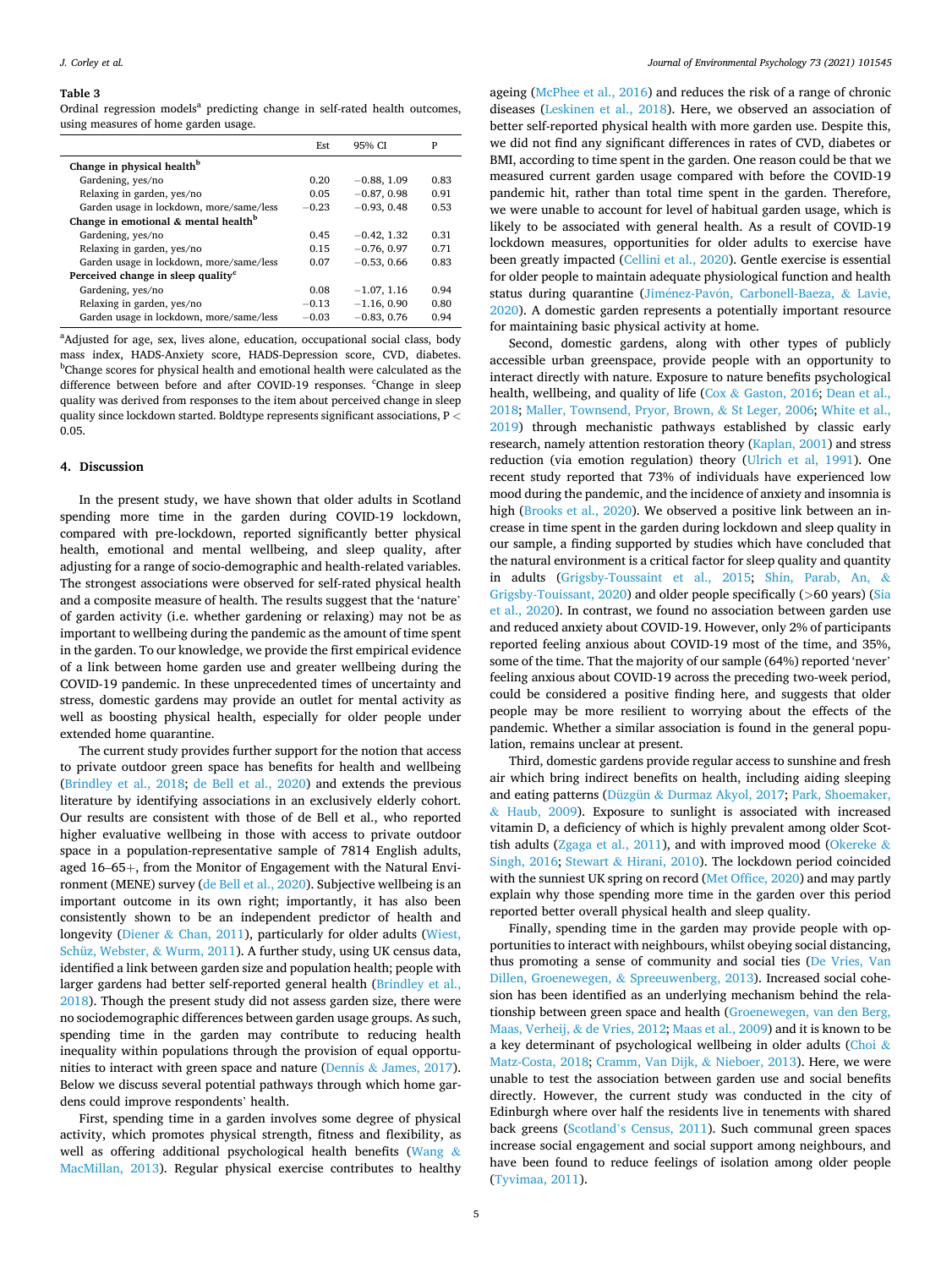<span id="page-6-0"></span>Gardening was not associated with more beneficial health outcomes; gardeners and non-gardeners reported a similar level of health. These results are in contrast with those of other studies ([Moeller, King, Burr,](#page-7-0)  Gibbs, & [Gomersall, 2018](#page-7-0); Scott, Masser, & [Pachana, 2020;](#page-7-0) [Soga, Cox,](#page-7-0)  [et al., 2017](#page-7-0)), and a meta-analysis (Soga, Gaston, & [Yamaura, 2017\)](#page-7-0) which found that gardening activity is associated with enhanced physical health and wellbeing in older people. At age 84, many of our sample may have reduced physical capacity or strength required for kneeling, operating gardening tools, and manipulating the ground, but our survey did not allow us to characterise variance in how strenuously people garden. Furthermore, our single measure of gardening did not take into account frequency or duration of gardening, i.e. on how many occasions and for how long participants perform gardening activities per week. However, regardless of garden activities, some previous reports suggest that merely having access to a garden, or even being able to look out at a garden, i.e. having a green view, has therapeutic benefits (Burton, Mitchell, & Stride, 2015), which may include lowered blood pressure, stress reduction, better immune functioning, and increased subjective vitality [\(Ulrich, 1984\)](#page-7-0).

The main limitation of our study is the cross-sectional design, where exposures and outcomes were measured in participants at the same single time-point, and therefore we are unable to establish cause and effect relationships. We cannot discount the possibility that the results are bidirectional, i.e. existing physical and emotional health problems impact participants' ability to use a garden rather than vice versa. Though, as reported, garden usage during lockdown was not associated with a history of disease or depressive or anxiety symptoms, measured at a previous study assessment and prior to the pandemic, suggesting the results may not due to reverse causation. Second, the distribution of responses was uneven across categories including garden usage frequency, for which a low number reported using the garden less over lockdown. Third, although we considered a range of socio-demographic and health-related variables in our analyses, there may be other factors affecting health outcomes. Fourth, we were only able to collect responses from participants with internet access and a certain level of technology proficiency, and as such, our sample may be skewed toward those from higher socio-economic status backgrounds. Finally, we did not correct for multiple comparisons, which may have increased the potential for Type I error, i.e. the erroneous rejection of the null hypothesis.

Despite these limitations, our results suggest that domestic gardens may help to maintain the health of older people during the COVID-19 pandemic. This was an exploratory study with, for the most part, relatively modest effect sizes. As an ongoing longitudinal study, we will be able to investigate these associations further, with follow-up surveys planned as lockdown is eased. This is advantageous given the potential for further lockdown re-instatement at a local or national level, and that the wider effects of the pandemic and associated restrictions on public health, and the economy, may not become apparent until a later point. The results of the current study may also provide insights into the relationship between domestic green space and health more generally, i. e. beyond pandemics, and point to the increased acknowledgement of gardens in health promotion. Future studies are warranted which investigate the effects of a home garden on promoting resilience, by moderating the relationship between life stressors and important health outcomes.

#### **5. Conclusions**

Global efforts to reduce the transmission of COVID-19 have had unintended adverse consequences on health and wellbeing. There is a growing need to become better informed about lifestyle measures to mitigate these impacts especially among more vulnerable groups, now, and in future phases of the pandemic. Our results suggest that spending time in the garden may be an important health resource during the COVID-19 crisis, especially for older people who may be experiencing the consequences of prolonged and strict social distancing guidelines on psychological and physical health, more severely than other sectors of the population.

#### **Declarations of interest**

None.

#### **CRediT authorship contribution statement**

**Janie Corley:** Conceptualization, Methodology, Formal analysis, Investigation, Visualization, Writing - original draft. **Judith A. Okely:**  Investigation, Writing - review & editing. **Adele M. Taylor:** Project administration, Investigation, Writing - review & editing. **Danielle Page:** Investigation, Writing - review & editing. **Miles Welstead:**  Investigation, Writing - review & editing. **Barbora Skarabela:** Writing review & editing. **Paul Redmond:** Data curation, Writing - review & editing. **Simon R. Cox:** Project administration, Funding acquisition, Supervision, Writing - review & editing. **Tom C. Russ:** Supervision, Funding acquisition, Writing - review & editing.

#### **Acknowledgements**

We thank the LBC1936 participants and the LBC1936 research team who collected, entered and checked data used in this manuscript. We thank the nursing staff at the Wellcome Trust Clinical Research Facility, at the Western General Edinburgh. We gratefully acknowledge Ian J. Deary for advice on the results, and for assistance with the preparation of this article.

#### **Appendix A. Supplementary data**

Supplementary data to this article can be found online at [https://doi.](https://doi.org/10.1016/j.jenvp.2020.101545)  [org/10.1016/j.jenvp.2020.101545.](https://doi.org/10.1016/j.jenvp.2020.101545)

#### **Funding**

This work was supported by Age UK [Disconnected Mind project grant]; the UK Medical Research Council [G0701120, G1001245, MR/ M013111/1]; National Institutes of Health [R01AG054628]; and Alzheimer Scotland [TCR].

#### **Data availability**

Data from this study will be made available upon reasonable request.

#### **References**

- [Ahmadpoor, N., & Shahab, S. \(2020\). Realising the value of greenspace: A planners](http://refhub.elsevier.com/S0272-4944(20)30710-6/sref1)' [perspective on the COVID-19 pandemic. Article 10.3828/tpr](http://refhub.elsevier.com/S0272-4944(20)30710-6/sref1) *Town Planning Review*,  $37$  (in press).
- Balanzá-Martínez, V., Atienza-Carbonell, B., Kapczinski, F., & De Boni, R. B. (2020). Lifestyle behaviours during the COVID-19–time to connect. *Acta Psychiatrica Scandinavica, 141*, 399–400. <https://doi.org/10.1111/acps.13177>
- de Bell, S., White, M., Griffiths, A., Darlow, A., Taylor, T., Wheeler, B., et al. (2020). Spending time in the garden is positively associated with health and wellbeing: Results from a national survey in England. *Landscape and Urban Planning, 200*. [https://doi.org/10.1016/j.landurbplan.2020.103836.](https://doi.org/10.1016/j.landurbplan.2020.103836) Article 103836.
- Brindley, P., Jorgensen, A., & Maheswaran, R. (2018). Domestic gardens and selfreported health: A national population study. *International Journal of Health Geographics, 17*. [https://doi.org/10.1186/s12942-018-0148-6.](https://doi.org/10.1186/s12942-018-0148-6) Article 31.
- Brooke, J., & Jackson, D. (2020). Older people and COVID-19: Isolation, risk and ageism. Journal of Clinical Nursing, 29, 2044–2046. https://doi.org/10.1111/jocn.152
- Brooks, S. K., Webster, R. K., Smith, L. E., Woodland, L., Wessely, S., Greenberg, N., et al. (2020). The psychological impact of quarantine and how to reduce it: Rapid review of the evidence. *Lancet, 395*, 912–920. [https://doi.org/10.1016/S0140-6736\(20\)](https://doi.org/10.1016/S0140-6736(20)30460-8) [30460-8](https://doi.org/10.1016/S0140-6736(20)30460-8)
- Burton, E., Mitchell, L., & Stride, C. (2015). Bed of roses? The role of garden space in older people's well-being. *Proceedings of the Institution of Civil Engineers-Urban Design and Planning, 168*, 164–173. <https://doi.org/10.1680/udap.14.00030>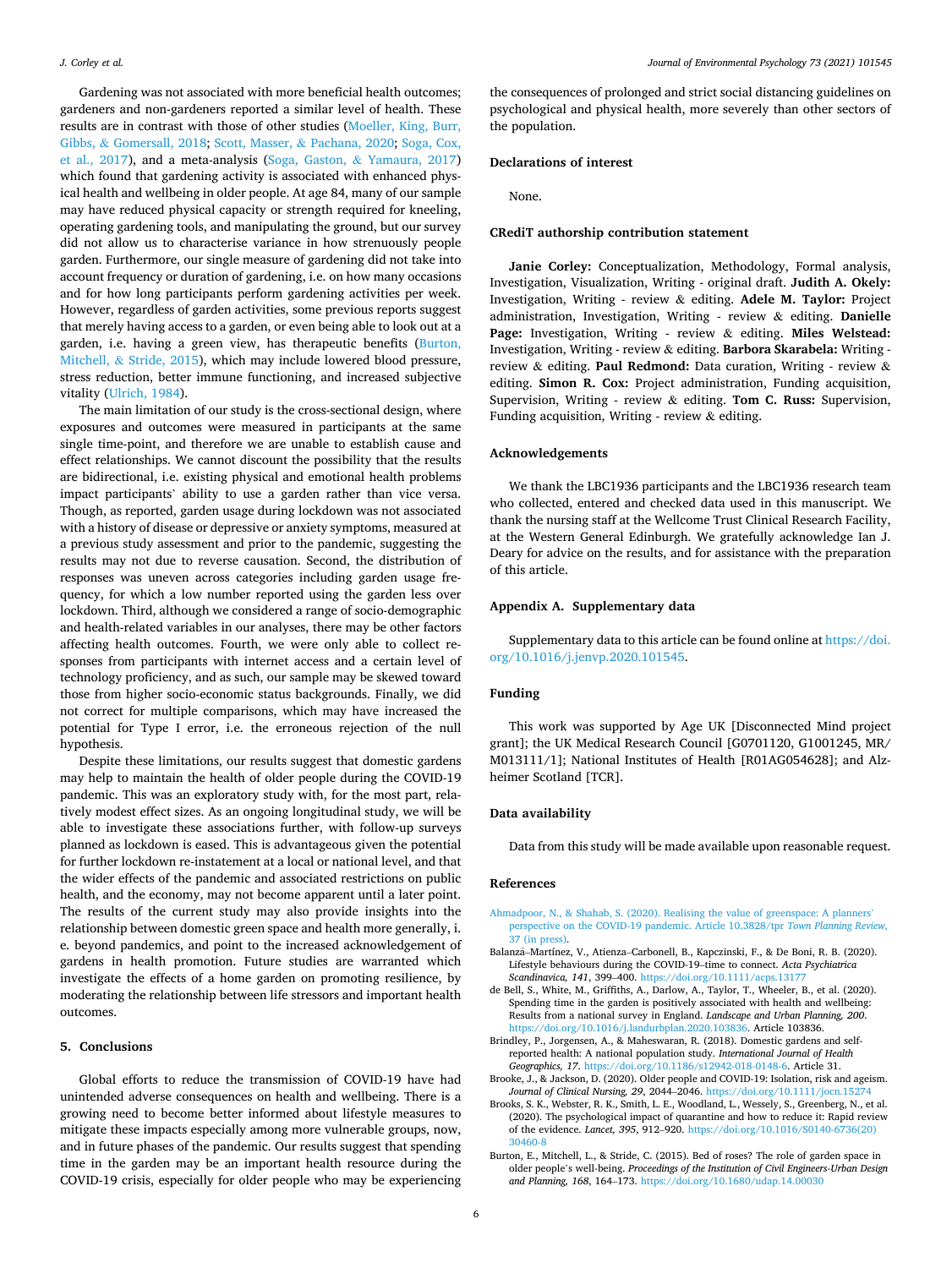<span id="page-7-0"></span>*J. Corley et al.* 

Buysse, D. J., Reynolds, C. F., III, Monk, T. H., Berman, S. R., & Kupfer, D. J. (1989). The Pittsburgh sleep quality index: A new instrument for psychiatric practice and research. *Psychiatry Research, 28*, 193–213. [https://doi.org/10.1016/0165-1781\(89\)](https://doi.org/10.1016/0165-1781(89)90047-4) 

- [90047-4](https://doi.org/10.1016/0165-1781(89)90047-4) Cellini, N., Canale, N., Mioni, G., & Costa, S. (2020). Changes in sleep pattern, sense of time and digital media use during COVID-19 lockdown in Italy. *Journal of Sleep Research*. , Article e13074. <https://doi.org/10.1111/jsr.13074>
- Cheval, B., Sivaramakrishnan, H., Maltagliati, S., Fessler, L., Forestier, C., Sarrazin, P., & Boisgontier, M. P. (2020). Relationships between changes in self-reported physical activity and sedentary behaviours and health during the coronavirus (COVID-19) pandemic in France and Switzerland. *Journal of Sports Sciences*, 1–6. [https://doi.org/](https://doi.org/10.1080/02640414.2020.1841396)  [10.1080/02640414.2020.1841396](https://doi.org/10.1080/02640414.2020.1841396)
- Choi, Y. J., & Matz-Costa, C. (2018). Perceived neighborhood safety, social cohesion, and psychological health of older adults. *The Gerontologist, 58*, 196–206. [https://doi.org/](https://doi.org/10.1093/geront/gnw187)  [10.1093/geront/gnw187](https://doi.org/10.1093/geront/gnw187)
- Cohen-Cline, H., Turkheimer, E., & Duncan, G. E. (2015). Access to green space, physical activity and mental health: A twin study. *Journal of Epidemiology & Community Health, 69*, 523–529. <https://doi.org/10.1136/jech-2014-204667>
- Coombes, E., Jones, A. P., & Hillsdon, M. (2010). The relationship of physical activity and overweight to objectively measured green space accessibility and use. *Social Science & Medicine, 70*, 816–822. <https://doi.org/10.1016/j.socscimed.2009.11.020>
- Cox, D. T., & Gaston, K. J. (2016). Urban bird feeding: Connecting people with nature. *PloS One, 11*, Article e0158717. [https://doi.org/10.1371/journal.pone.0158717.](https://doi.org/10.1371/journal.pone.0158717) Article.
- Cramm, J. M., Van Dijk, H. M., & Nieboer, A. P. (2013). The importance of neighborhood social cohesion and social capital for the well being of older adults in the community. *The Gerontologist, 53, 142-152. https://doi.org/10.1093/geront/gns*
- De Vries, S., Van Dillen, S. M., Groenewegen, P. P., & Spreeuwenberg, P. (2013). Streetscape greenery and health: Stress, social cohesion and physical activity as mediators. *Social Science & Medicine, 94*, 26–33. [https://doi.org/10.1016/j.](https://doi.org/10.1016/j.socscimed.2013.06.030) cimed.2013.06.030
- Dean, J. H., Shanahan, D. F., Bush, R., Gaston, K. J., Lin, B. B., Barber, E., & Fuller, R. A. (2018). Is nature relatedness associated with better mental and physical health? *International Journal of Environmental Research and Public Health, 15*. [https://doi.org/](https://doi.org/10.3390/ijerph15071371)  [10.3390/ijerph15071371](https://doi.org/10.3390/ijerph15071371). Article 1371.
- Dennis, M., & James, P. (2017). Evaluating the relative influence on population health of domestic gardens and green space along a rural-urban gradient. *Landscape and Urban Planning, 157*, 343–351. <https://doi.org/10.1016/j.landurbplan.2016.08.009>
- Diener, E., & Chan, M. Y. (2011). Happy people live longer: Subjective well-being contributes to health and longevity. *Applied Psychology: Health and Well-Being, 3*, 1–43.<https://doi.org/10.1111/j.1758-0854.2010.01045.x>
- Düzgün, G., & Durmaz Akyol, A. (2017). Effect of natural sunlight on sleep problems and sleep quality of the elderly staying in the nursing home. *Holistic Nursing Practice, 31*, 295–302. <https://doi.org/10.1097/HNP.0000000000000206>
- Ferrini, F., & Gori, A. (2020). Cities after COVID-19: How trees and green infrastructures can help shaping a sustainable future. *Ri-Vista*. <https://doi.org/10.13128/rv-8553> (in press) [www.fupress.net/index.php/ri-vista/](http://www.fupress.net/index.php/ri-vista/).
- Galea, S., Merchant, R. M., & Lurie, N. (2020). The mental health consequences of COVID-19 and physical distancing: The need for prevention and early intervention. *JAMA Internal Medicine, 180*, 817–818. [https://doi.org/10.1001/](https://doi.org/10.1001/jamainternmed.2020.1562)  [jamainternmed.2020.1562](https://doi.org/10.1001/jamainternmed.2020.1562)
- Grigsby-Toussaint, D. S., Turi, K. N., Krupa, M., Williams, N. J., Pandi-Perumal, S. R., & Jean-Louis, G. (2015). Sleep insufficiency and the natural environment: Results from the US behavioral risk factor surveillance system survey. *Preventive Medicine, 78*, 78–84. <https://doi.org/10.1016/j.ypmed.2015.07.011>
- Groenewegen, P. P., van den Berg, A. E., Maas, J., Verheij, R. A., & de Vries, S. (2012). Is a green residential environment better for health? If so, why? *Annals of the Association of American Geographers, 102*, 996f–1003. [https://doi.org/10.1080/](https://doi.org/10.1080/00045608.2012.674899) [00045608.2012.674899](https://doi.org/10.1080/00045608.2012.674899)
- Houlden, V., Weich, S., de Albuquerque, J. P., Jarvis, S., & Rees, K. (2018). The relationship between greenspace and the mental wellbeing of adults: A systematic review. *PloS One, 13*, Article e0203000. [https://doi.org/10.1371/journal.](https://doi.org/10.1371/journal.pone.0203000) [pone.0203000](https://doi.org/10.1371/journal.pone.0203000). Article.
- Jiménez-Pavón, D., Carbonell-Baeza, A., & Lavie, C. J. (2020). Physical exercise as therapy to fight against the mental and physical consequences of COVID-19 quarantine: Special focus in older people. *Progress in Cardiovascular Diseases, 63*, 386–388. <https://doi.org/10.1016/j.pcad.2020.03.009>
- Kaplan, S. (2001). Meditation, restoration, and the management of mental fatigue. *Environment and Behavior, 33*, 480–506. [https://doi.org/10.1177/](https://doi.org/10.1177/00139160121973106) [00139160121973106](https://doi.org/10.1177/00139160121973106)
- Leskinen, T., Stenholm, S., Aalto, V., Head, J., Kivimäki, M., & Vahtera, J. (2018). Physical activity level as a predictor of healthy and chronic disease-free life expectancy between ages 50 and 75. *Age and Ageing, 47*, 423–429. [https://doi.org/](https://doi.org/10.1093/ageing/afy016)  [10.1093/ageing/afy016](https://doi.org/10.1093/ageing/afy016)
- Maas, J., Van Dillen, S. M., Verheij, R. A., & Groenewegen, P. P. (2009). Social contacts as a possible mechanism behind the relation between green space and health. *Health & Place, 15*, 586–595.<https://doi.org/10.1016/j.healthplace.2008.09.006>
- Maller, C., Townsend, M., Pryor, A., Brown, P., & St Leger, L. (2006). Healthy nature healthy people:'contact with nature'as an upstream health promotion intervention for populations. *Health Promotion International, 21*, 45–54. [https://doi.org/10.1093/](https://doi.org/10.1093/heapro/dai032)  o/dai032
- Marselle, M. R., Warber, S. L., & Irvine, K. N. (2019). Growing resilience through interaction with nature: Can group walks in nature buffer the effects of stressful life events on mental health? *International Journal of Environmental Research and Public Health, 16*. <https://doi.org/10.3390/ijerph16060986>. Article 986.
- McPhee, J. S., French, D. P., Jackson, D., Nazroo, J., Pendleton, N., & Degens, H. (2016). Physical activity in older age: Perspectives for healthy ageing and frailty. *Biogerontology, 17*, 567–580.<https://doi.org/10.1007/s10522-016-9641-0>
- Met Office. (2020). Spring 2020: The sunniest on record in the UK. Retrieved from [https://blog.metoffice.gov.uk/2020/05/29/spring-2020-the-sunniest-on-record-in](https://blog.metoffice.gov.uk/2020/05/29/spring-2020-the-sunniest-on-record-in-the-uk/)[the-uk/.](https://blog.metoffice.gov.uk/2020/05/29/spring-2020-the-sunniest-on-record-in-the-uk/) (Accessed 13 July 2020) Accessed.
- Milligan, C., Gatrell, A., & Bingley, A. (2004). 'Cultivating health': Therapeutic landscapes and older people in northern england. *Social Science & Medicine, 58*, 1781–1793. https://doi.org/10.1016/S0277-9536(03)003
- Moeller, C., King, N., Burr, V., Gibbs, G. R., & Gomersall, T. (2018). Nature-based interventions in institutional and organisational settings: A scoping review. *International Journal of Environmental Health Research, 28*, 293–305. [https://doi.org/](https://doi.org/10.1080/09603123.2018.1468425)  [10.1080/09603123.2018.1468425](https://doi.org/10.1080/09603123.2018.1468425)
- Mytton, O. T., Townsend, N., Rutter, H., & Foster, C. (2012). Green space and physical activity: An observational study using health survey for england data. *Health & Place, 18*, 1034–1041.<https://doi.org/10.1016/j.healthplace.2012.06.003>
- Okereke, O. I., & Singh, A. (2016). The role of vitamin D in the prevention of late-life depression. *Journal of Affective Disorders, 198*, 1–14. [https://doi.org/10.1016/j.](https://doi.org/10.1016/j.jad.2016.03.022)  $d.2016.03.022$
- Park, S. A., Shoemaker, C. A., & Haub, M. D. (2009). Physical and psychological health conditions of older adults classified as gardeners or nongardeners. *HortScience, 44*, 206–210. <https://doi.org/10.21273/HORTSCI.44.1.206>
- Pfefferbaum, B., & North, C. S. (2020). Mental health and the Covid-19 pandemic. *New England Journal of Medicine, 383*, 510–512. [https://doi.org/10.1056/](https://doi.org/10.1056/NEJMp2008017)  [NEJMp2008017](https://doi.org/10.1056/NEJMp2008017)
- Pope, D., Tisdall, R., Middleton, J., Verma, A., Van Ameijden, E., Birt, C., & Bruce, N. G. (2018). Quality of and access to green space in relation to psychological distress: Results from a population-based cross-sectional study as part of the EURO-URHIS 2 project. *The European Journal of Public Health, 28*, 35–38. [https://doi.org/10.1093/](https://doi.org/10.1093/eurpub/ckv094) [eurpub/ckv094](https://doi.org/10.1093/eurpub/ckv094)
- Registrar General. (1980). *Classification of occupations*[. London: HM Stationary Office.](http://refhub.elsevier.com/S0272-4944(20)30710-6/sref42) Scotland's Census. (2011). Retrieved from [https://www.scotlandscensus.gov.uk/news](https://www.scotlandscensus.gov.uk/news/census-2011-key-results-households-and-families-and-method-travel-work-or-study-scotland) [/census-2011-key-results-households-and-families-and-method-travel-work-or-s](https://www.scotlandscensus.gov.uk/news/census-2011-key-results-households-and-families-and-method-travel-work-or-study-scotland) [tudy-scotland.](https://www.scotlandscensus.gov.uk/news/census-2011-key-results-households-and-families-and-method-travel-work-or-study-scotland) (Accessed 11 November 2020) Accessed.
- [Scottish Council for Research in Education Mental Survey Committee. \(1949\).](http://refhub.elsevier.com/S0272-4944(20)30710-6/sref44) *The trend [of scottish intelligence: A comparison of the 1947 and 1932 surveys of the intelligence of](http://refhub.elsevier.com/S0272-4944(20)30710-6/sref44)  eleven-year-old pupils* [\(Vol. 30\). University of London Press](http://refhub.elsevier.com/S0272-4944(20)30710-6/sref44).
- Scottish Government. (2020). *People advised to limit social contact*. Retrieved from [https://](https://www.gov.scot/news/people-advised-to-limit-social-contact/)  [www.gov.scot/news/people-advised-to-limit-social-contact/](https://www.gov.scot/news/people-advised-to-limit-social-contact/). (Accessed 13 July 2020) Accessed.
- Scott, T. L., Masser, B. M., & Pachana, N. A. (2020). Positive aging benefits of home and community gardening activities: Older adults report enhanced self-esteem, productive endeavours, social engagement and exercise. *SAGE Open Medicine, 8*, 1–13.<https://doi.org/10.1177/2050312120901732>
- Shin, J. C., Parab, K. V., An, R., & Grigsby-Toussaint, D. S. (2020). Greenspace exposure and sleep: A systematic review. *Environmental Research, 182*. [https://doi.org/](https://doi.org/10.1016/j.envres.2019.109081)  [10.1016/j.envres.2019.109081](https://doi.org/10.1016/j.envres.2019.109081). Article 109081.
- Sia, A., Tam, W. W., Fogel, A., Kua, E. H., Khoo, K., & Ho, R. C. (2020). Nature-based activities improve the well-being of older adults. *Scientific Reports, 10*. [https://doi.](https://doi.org/10.1038/s41598-020-74828-w) [org/10.1038/s41598-020-74828-w.](https://doi.org/10.1038/s41598-020-74828-w) Article 18178.
- Soga, M., Cox, D. T., Yamaura, Y., Gaston, K. J., Kurisu, K., & Hanaki, K. (2017). Health benefits of urban allotment gardening: Improved physical and psychological wellbeing and social integration. *International Journal of Environmental Research and Public Health, 14*. [https://doi.org/10.3390/ijerph14010071.](https://doi.org/10.3390/ijerph14010071) Article 71.
- Soga, M., Gaston, K. J., & Yamaura, Y. (2017). Gardening is beneficial for health: A metaanalysis. *Preventive Medicine Reports, 5*, 92–99. [https://doi.org/10.1016/j.](https://doi.org/10.1016/j.pmedr.2016.11.007) [pmedr.2016.11.007](https://doi.org/10.1016/j.pmedr.2016.11.007)
- Stewart, R., & Hirani, V. (2010). Relationship between vitamin D levels and depressive symptoms in older residents from a national survey population. *Psychosomatic Medicine, 72*, 608–612.<https://doi.org/10.1097/PSY.0b013e3181e9bf15>[reference anonymised for review].
- Taylor, A. M., Pattie, A., & Deary, I. J. (2018). Cohort profile update: the Lothian Birth Cohorts of 1921 and 1936. *International Journal of Epidemiology, 47*. [https://doi.org/](https://doi.org/10.1093/ije/dyy022)  [10.1093/ije/dyy022](https://doi.org/10.1093/ije/dyy022), 1042–1042r.
- Twohig-Bennett, C., & Jones, A. (2018). The health benefits of the great outdoors: A systematic review and meta-analysis of greenspace exposure and health outcomes. *Environmental Research, 166*, 628–637. [https://doi.org/10.1016/j.](https://doi.org/10.1016/j.envres.2018.06.030)  envres. 2018.06.030
- Tyvimaa, T. (2011). Social and physical environments in senior communities: The Finnish experience. *International Journal of Housing Markets and Analysis, 4*, 197–209. <https://doi.org/10.1108/17538271111152997>
- Ulrich, R. S. (1984). View through a window may influence recovery from surgery. *Science, 224*, 420–421. <https://doi.org/10.1126/science.6143402>
- Ulrich, R. S., Simons, R. F., Losito, B. D., Fiorito, E., Miles, M. A., & Zelson, M. (1991). Stress recovery during exposure to natural and urban environments. *Journal of Environmental Psychology, 11*, 201–230. [https://doi.org/10.1016/S0272-4944\(05\)](https://doi.org/10.1016/S0272-4944(05)80184-7) [80184-7](https://doi.org/10.1016/S0272-4944(05)80184-7)
- Van den Berg, A. E., Maas, J., Verheij, R. A., & Groenewegen, P. P. (2010). Green space as a buffer between stressful life events and health. *Social Science & Medicine, 70*, 1203–1210. [https://doi.org/10.1016/S0272-4944\(05\)80184-7](https://doi.org/10.1016/S0272-4944(05)80184-7)
- Van den Berg, M., van Poppel, M., van Kamp, I., Andrusaityte, S., Balseviciene, B., Cirach, M., & Smith, G. (2016). Visiting green space is associated with mental health and vitality: A cross-sectional study in four european cities. *Health & Place, 38*, 8–15. <https://doi.org/10.1016/j.healthplace.2016.01.003>
- Van den Berg, M., Wendel-Vos, W., van Poppel, M., Kemper, H., van Mechelen, W., & Maas, J. (2015). Health benefits of green spaces in the living environment: A